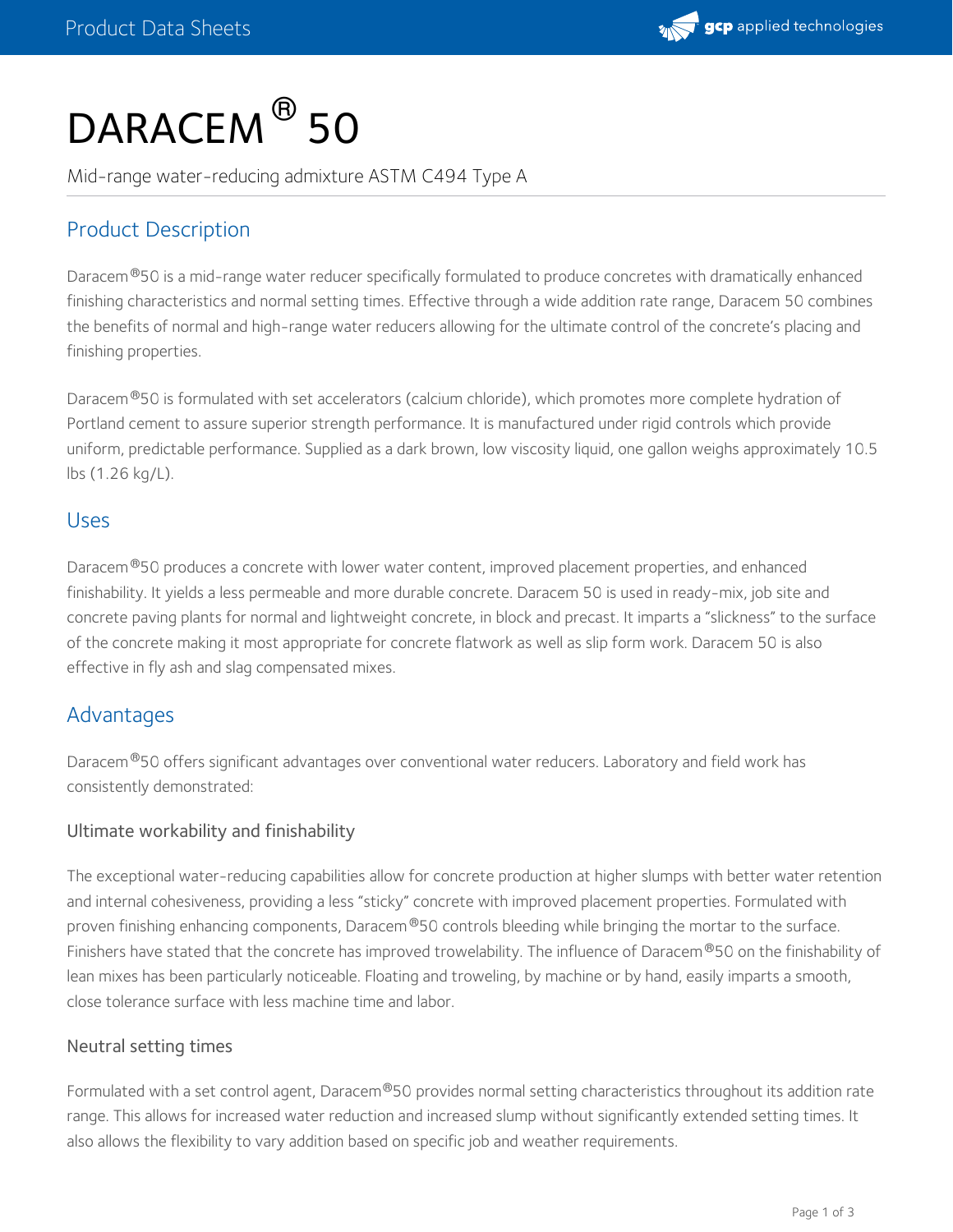

## Compatibility with Other Admixtures and Batch Sequencing

Daracem®50 is compatible with most GCP admixtures as long as they are added separately to the concrete mix. In general, it is recommended that Daracem 50 be added to the concrete mix near the beginning of the batch sequence but after the cement and water are combined for optimum performance. Different sequencing may be used if local testing shows better performance. Please see GCP Technical Bulletin TB-0110, Admixture Dispenser Discharge Line Location and Sequencing for Concrete Batching Operations for further recommendations.

Pretesting of the concrete mix should be performed before use, as conditions and materials change in order to ensure compatibility, and to optimize dosage rates, addition times in the batch sequencing and concrete performance. For concrete that requires air entrainment, the use of an ASTM C260 air-entraining agent (such as Daravair®or Darex® product lines) is recommended to provide suitable air void parameters for freeze-thaw resistance.

# Packaging & Handling

Daracem®50 is available in bulk, delivered in metered tank trucks, totes and drums.

Daracem 50 will freeze at approximately 15 °F (-9 °C) but will return to full strength after thawing and thorough ® mechanical agitation.

## Dispensing Equipment

A complete line of accurate, automatic dispensing equipment is available. Daracem®50 may be added to the concrete mix on the sand or in the batch water.

#### Superior strength performance

The water reduction properties and dispersion characteristics allow the production of lower water to cement ratio concretes and more complete hydration. The combined effect is increased compressive and flexural strengths at all ages.

## Product Advantages

- **•** Ultimate workability and finishability
- Neutral setting times
- **Superior strength performance**

# Addition Rates

The addition rate range of Daracem®50 is 3 to 9 fl oz/100 lbs (190 to 590 mL/100 kg) of cement. Typically excellent results are achieved between 5 to 7 fl oz (325 to 460 mL). Optimum addition depends on the other concrete mixture components, job conditions and desired performance characteristics.